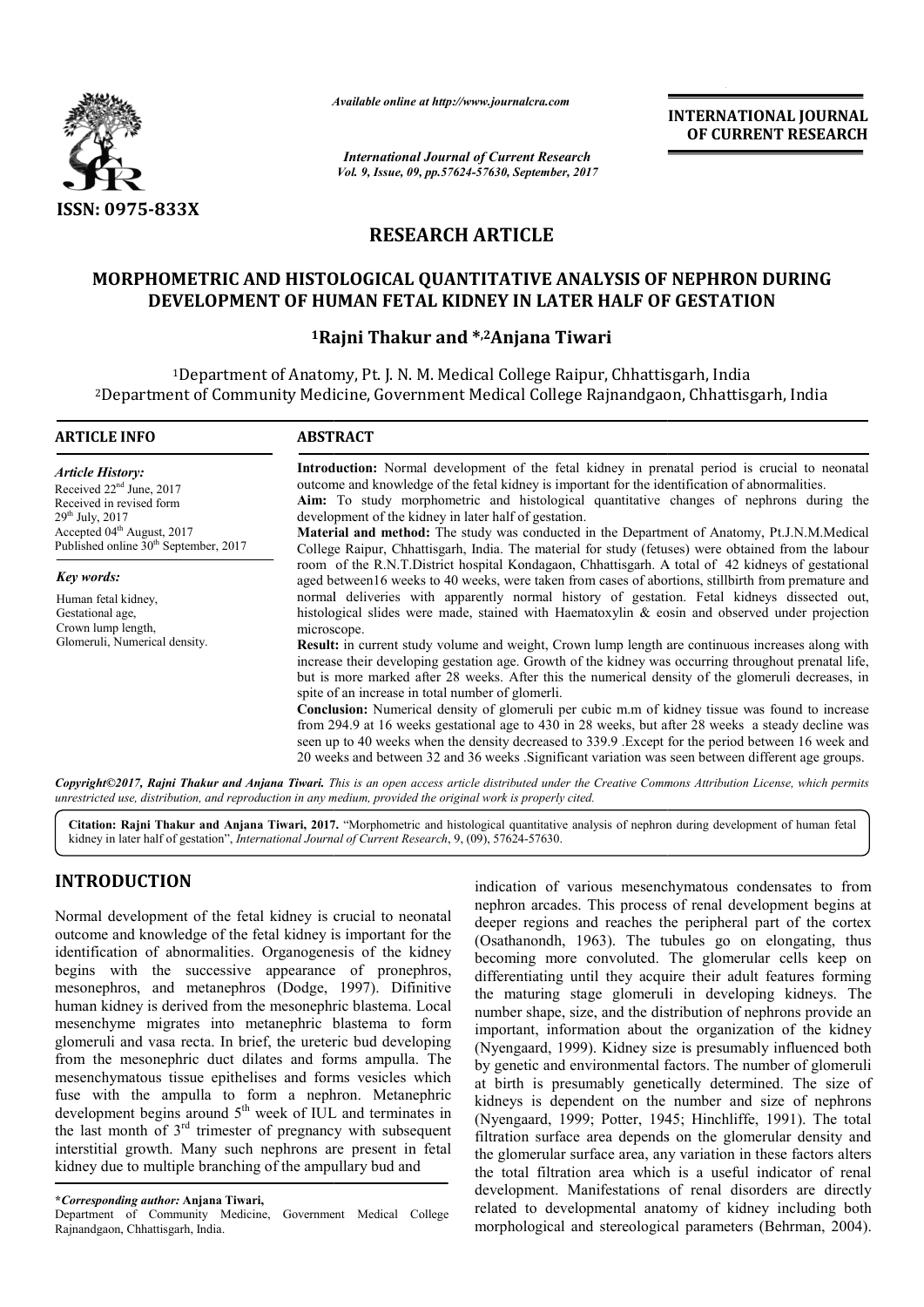There are many reasons for the importance of studying the kidney development. The human developing kidney, however, has not been quantified yet. It has been proposed that many renal disease stages in the adults should be determined by the events that occur during the fetal develop-ment (Moritz, 1999). Therefore the current work to provide morphological development of kidney in human fetuses and stereological estimation of the total volume of kidney, as well as to determine a quantitative changes in glomerular density, glomerular area. Since there are very few human studies in regard to the developing kidney the present study was conducted.

## **MATERIALS AND METHODS**

This study was based on the histological examination of 42 kidneys, taken from fetuses of varying gestational ages, ranging from 16 weeks to 40 weeks of intra-uterine life. The study was in the department of Anatomy, Pt. J. N. M. Medical College, Raipur, Chhattisgarh, India. The material for study (fetuses) were obtained from the labour room of the R.N.T. District hospital Kondagaon, Chhattisgarh. After approval from the institutional ethical committee, after the consent of parents and brief antenatal, medical, past history from the mother was taken. Fetuses with any external deformity were excluded from the study. Fetuses taken were from cases of abortions, stillbirth from premature and normal deliveries with apparently normal history of gestation (shown in Table 1).

**Table 1. Distribution of examined fetuses according to period of gestation**

| Period of gestation (weeks) | Number of fetuses |
|-----------------------------|-------------------|
| $16-24$ weeks               | 28                |
| $>24-36$ weeks              | 10                |
| $>$ 36 weeks                |                   |

After naked eye examination of fetuses, their crown rump length was measured by a sliding anthropometric calipers, weight by physical balance, volume was determined by water displacement method using a graduated cylinder. The kidneys were dissected out. They were immersed and fixed immediately in 10% formalin solution. Entire kidneys were embedded en bloc in paraffin using standard protocol. Tissue block were serially sectioned to generate 5 micron thick section using Rotary microtome. The sections after mounting were stained with Haematoxylin & eosin and were observed under projection microscope. Numerical density of glomeruli per unit volume and in the entire kidney in each specimen was determined by stereological procedure. Kidneys were divided into 7 age group on the basis of their gestational age (shown in Table 2).

**Table 2. Distribution of kidneys according to age group and there period of gestation**

| Age group | Period of gestation (weeks) |
|-----------|-----------------------------|
|           | $12-16$ weeks               |
| Н         | $16-20$ weeks               |
| Ш         | $20-24$ weeks               |
| IV        | $24-28$ weeks               |
| V         | $28-32$ weeks               |
| VI        | $32-36$ weeks               |
| VH        | $36-40$ weeks               |

The data obtained was analyzed with the help of statistical tool, arithmetic Mean, standard Deviation, analysis of variance, Student's t-test for assessing the significance of difference.

## **RESULTS**

### **Gross Examination**

All Fetal kidneys of different gestational ages (16 week to 40 week) were obtained. Crown-Rump length of the fetus was measured.(shown in Table 3)), Crown Rump length increase along with age and also measured weight and volume of right and left kidneys from each specimen in different age group.(shown in Table 4). It also showed increase weight and volume along with increase there gestational ages.

**Table 3.**

| Age (in lunar month, in weeks) | No of the fetus | Crown Rump<br>length(mm) |
|--------------------------------|-----------------|--------------------------|
| 16                             | 4.1             | 65                       |
|                                | 4.2             | 65                       |
|                                | 4.3             | 70                       |
| 20                             | 5.1             | 105                      |
|                                | 5.2             | 127                      |
|                                | 5.3             | 128                      |
|                                | 5.4             | 139                      |
|                                | 5.5             | 150                      |
| 24                             | 6.1             | 160                      |
|                                | 6.2             | 174                      |
|                                | 6.3             | 185                      |
|                                | 6.4             | 186                      |
|                                | 6.5             | 190                      |
|                                | 6.6             | 198                      |
| 28                             | 7.1             | 213                      |
| 32                             | 8.1             | 244                      |
|                                | 8.2             | 254                      |
| 36                             | 9.1             | 274                      |
|                                | 9.2             | 290                      |
| 40                             | 10.1            | 300                      |
|                                | 10.2            | 330                      |

**Microscopic Examination** This study presented sequential view of human renal development on basis of histological examination of 42 formalin fixed kidneys using projection microscope under 100 X and 10 X, 20X objective lenses and the following observations were made: Quantitative aspect (Marphology and stereology) dimension of the microscopic examination was the estimation of numerical density per unit volume and total number of glomeruli in each kidney.

### **Number of glomeruli per unit volume**

In each specimen, number of glomeruli per unit volume of the kidney were determined by the following formula

$$
Nv = \frac{nA}{A(D+T)}
$$

Where  $N_v$  is the number of glomeruli per cubic m.m of the kidney tissue.

 $N_A$  is the number of glomeruli counted within the field. A-Area of the field

D- Mean diameter of the glomeruli

T-Thickness of the section

The following procedure was followed:

 Magnification of different objective particularly (20X) was measured by a stage micrometer and was found to be 500 .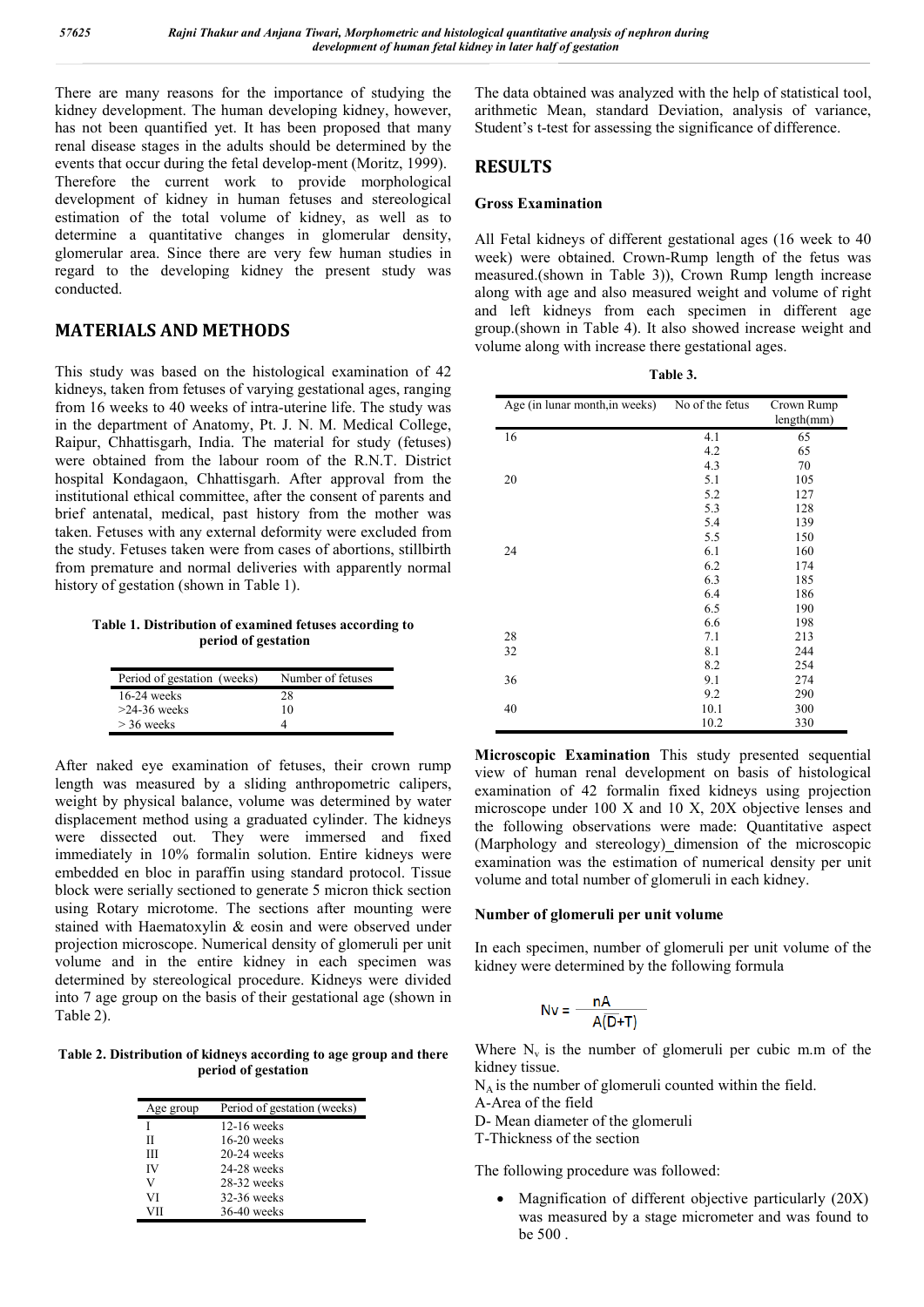- Distance between points of maximum convexity of two glomeruli was measured. 100 such observations were recorded and the mean value was calculated. It was found to range from 30 to 40 m. m.
- A diameter of 2-10 times the mean distance was selected and superimposed on the screen of the Projection Microscope. For this, a circle of diameter 190 m. m. (19 cm.) was selected. Its area was determined by the following formula:
	- $A=\pi r^2$
- To determine D, that is, mean diameter of the glomeruli, 100 glomeruli at random were taken their maximum diameter determined. Their mean value was taken to calculate D.
- T, thickness of the section was 5 or 0.005 m. m.
- To calculate  $N_A$ , field of the cortex was taken at random and number of glomeruli in that field were counted. A glomeruli partially visible was included only if its centre was seen within the field.
- 60 different fields were thus observed and the numbers of glomeruli per unit volume were estimated in each case.
- Subsequently, their mean value and respective standard deviation were calculated.

**Table 4. Weight and volume of the the kidneys in relation to gestational age**

| Gestational | No of | Side  | Weight(mg/gm)   | Volume(c.c.) |
|-------------|-------|-------|-----------------|--------------|
| Age(weeks)  | fetus |       |                 |              |
| 16          | 4.1   | Right | $70 \text{ mg}$ | 1.0          |
|             |       | Left  | 82 mg           | 1.0          |
|             | 4.2   | Right | $90$ mg         | 1.0          |
|             |       | Left  | 85 mg           | 1.0          |
|             | 4.3   | Right | 68 mg           | 1.0          |
|             |       | Left  | 58 mg           | 1.0          |
| 20          | 5.1   | Right | 190 mg          | 1.0          |
|             |       | Left  | 208 mg          | 1.0          |
|             | 5.2   | Right | $225$ mg        | 1.0          |
|             |       | Left  | 303 mg          | 1.0          |
|             | 5.3   | Right | 220 mg          | 1.0          |
|             |       | Left  | $400$ mg        | 1.0          |
|             | 5.4   | Right | 720 mg          | 1.0          |
|             |       | Left  | 810 mg          | 1.0          |
|             | 5.5   | Right | 625 mg          | 1.0          |
|             |       | Left  | 710 mg          | 1.0          |
| 24          | 6.1   | Right | $1.065$ gm      | 1.0          |
|             |       | Left  | $1.210$ gm      | 1.0          |
|             | 6.2   | Right | 1.053 gm        | 1.0          |
|             |       | Left  | $1.074$ gm      | 1.0          |
|             | 6.3   | Right | 1.345 gm        | 1.5          |
|             |       | Left  | $1.290$ gm      | 1.5          |
|             | 6.4   | Right | $1.703$ gm      | 1.5          |
|             |       | Left  | $1.780$ gm      | 2.0          |
|             | 6.5   | Right | 2.000 gm        | 2.0          |
|             |       | Left  | $2.300$ gm      | 2.0          |
|             | 6.6   | Right | 2.205 gm        | 2.0          |
|             |       | Left  | $2.290$ gm      | 2.0          |
| 28          | 7.1   | Right | 2.140 gm        | 3.0          |
|             |       | Left  | 3.285 gm        | 3.0          |
| 32          | 8.1   | Right | 3.365 gm        | 3.0          |
|             |       | Left  | 3.300 gm        | 3.0          |
|             | 8.2   | Right | 3.410 gm        | 3.0          |
|             |       | Left  | $2.700$ gm      | 3.0          |
| 36          | 9.1   | Right | 4.500 gm        | 5.0          |
|             |       | Left  | 4.780 gm        | 5.0          |
|             | 9.2   | Right | 5.385 gm        | 5.0          |
|             |       | Left  | 5.570 gm        | 5.0          |
| 40          |       | Right | 5.460 gm        | 5.0          |
|             |       | Left  | $6.640$ gm      | 7.0          |
|             |       | Right | 6.850 gm        | 6.0          |
|             |       | Left  | 7.845 gm        | 7.0          |



**Fig. 1. Photomicrograph showing presence of nephrogenic zone (10X .H&E stain)**

#### **Total number of glomeruli in the kidney**

In order to determine the total number of glomeruli in a kidney following formula was used.

 $N = N_V x V$ 

Where N is total number of glomeruli in the kidney.

 $N_V$  is the number of glomeruli per unit volume of kidney tissue. And V is the volume of the kidney.

#### **Again in each specimen mean value and the standard deviation was calculated**

3. Further as stated in the last chapter, kidneys were classified in seven groups on the basis of their gestational age. The mean and standard deviation of each group, as shown in the following table was determined by calculating the collective mean and collective standard deviation of the number of glomeruli per unit volume (shown in Table 5).

**Table 5. Numerical density of glomeruli per cubic m.m at different gestational ages**

| Gestational age (weeks) | Group | Mean   | S.D   |
|-------------------------|-------|--------|-------|
| 16                      |       | 294.89 | 37.39 |
| 20                      | П     | 295.87 | 52.61 |
| 24                      | Ш     | 430.05 | 46.95 |
| 28                      | IV    | 523.58 | 20.76 |
| 32                      | V     | 452.62 | 32.92 |
| 36                      | VI    | 449.44 | 41.85 |
| 40                      | VП    | 339.97 | 37.84 |

The graphic representation off the average number of glomeruli per unit volume with respect to gestational age is shown in Figure -1. It may be inferred from this figure that there is very slight difference between 12 and 20 weeks of gestational age. But between 20 week and 28 weeks, there is a steady increase in the number of glomeruli. It declined steadily after 28 weeks until the 32weeks where after it did not significantly change in the 36 weeks. However after 36 weeks, the decrease was more rapid. In order to determine the variability and its significance between the groups, following statistical tools were used.

**Analysis of Variance**: This was used to determine the variability among the mean of the above mentioned seven groups. Accordingly, the following results were obtained (shown in Table 6).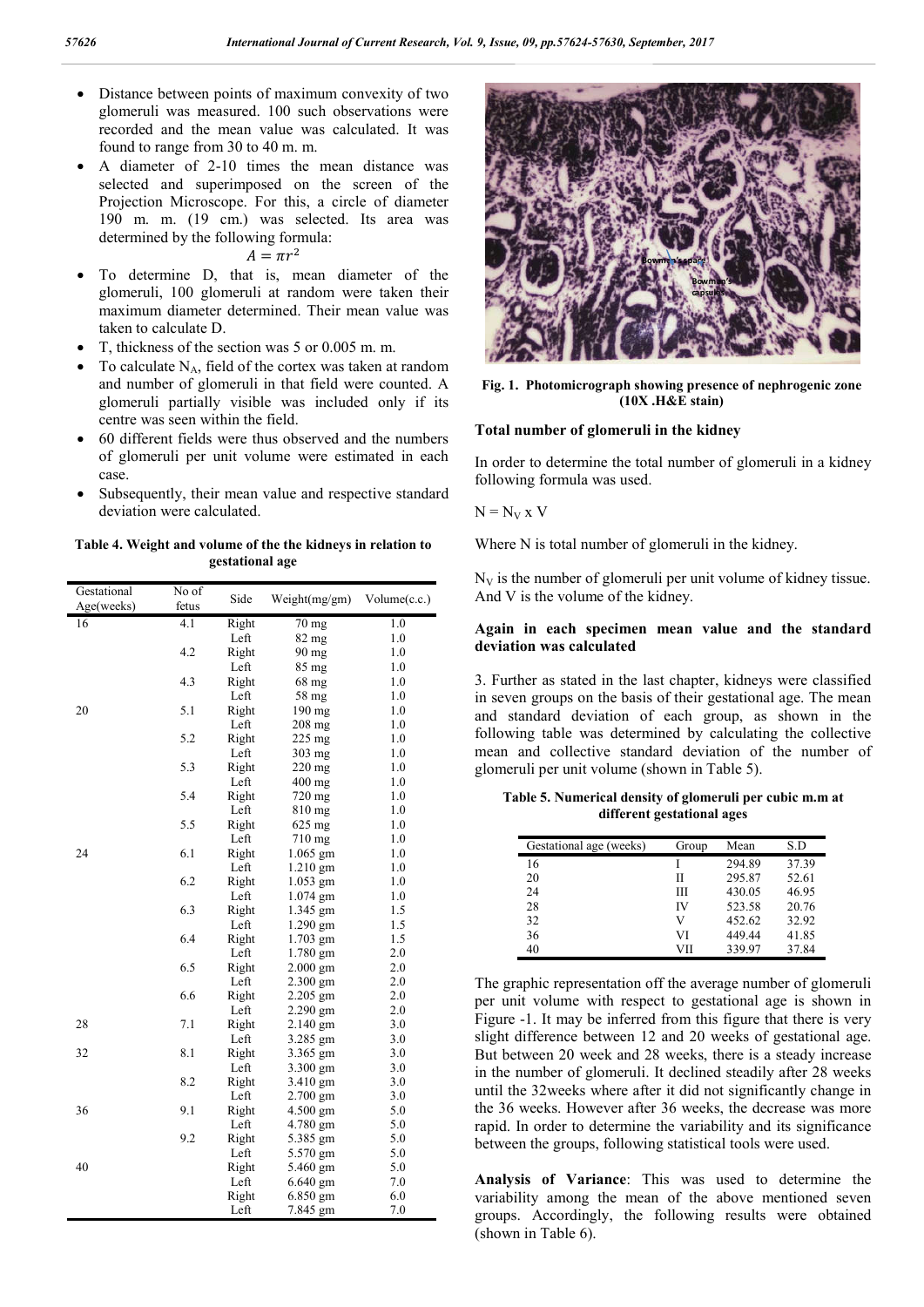

**Fig. 2. Photomicrograph showing nephrogenic zone in fetus of 16 wk (10X. H&E stain)**



**Fig. 3. Photomicrograph showing nephrogenic zone in fetus of 40 wk (10X .H & E stain)**

**Table 6.**

| Source of<br>variation | Sum of square<br>of deviation | D.f. | Mean of the square<br>of deviation |
|------------------------|-------------------------------|------|------------------------------------|
| Between sample         | 46856.8                       |      | 7809.50                            |
| Within sample          | 66608.5                       | 30   | 22202.28                           |





**Figure 1.**

Since the calculated value of F for  $V_1 = 6$  And  $V_2 = 30$  is greater the critical value of F at 5% level of significance, which is 2.42, it may be inferred that there is a significant variation between the group studied.

**Students t-test of significance**: In order to further analyze the significance of variation as shown by the analysis of variance, t-test of significance was used to [1] determine the significance of variation between two given groups and [2] to determine the significance of variation between Right and Left kidney of the same fetus. The calculated value of t was compared with the critical value of t, for a given degree of freedom at 1% level of significance. Table 7, gives the calculated t-value and also the degree of significance between different groups.

**Table 7. Significance of difference between respective Age Group (t- test)**

| Groups                       | I                        | П     | Ш     | IV    | V     | VI    | VII |
|------------------------------|--------------------------|-------|-------|-------|-------|-------|-----|
| I                            |                          |       |       |       |       |       |     |
| П                            | Х                        |       |       |       |       |       |     |
| Ш                            | P<                       | P<    |       |       |       |       |     |
|                              | O.001                    | 0.001 |       |       |       |       |     |
| IV                           | P<                       | P<    | P<    |       |       |       |     |
|                              | O.001                    | 0.001 | 0.001 |       |       |       |     |
| V                            | P<                       | P<    | P<    | P<    |       |       |     |
|                              | 0.001                    | 0.001 | 0.001 | 0.001 |       |       |     |
| VI                           | P<                       | P<    | P<    | P<    | X     |       |     |
|                              | 0.001                    | 0.001 | 0.001 | 0.001 |       |       |     |
| VII                          | P<                       | P<    | P<    | P<    | P<    | P<    |     |
|                              | 0.001                    | 0.001 | 0.001 | 0.001 | 0.001 | 0.001 |     |
| $\mathbf{v}$<br>$\mathbf{r}$ | $\cdot$ $\sim$<br>$\sim$ |       |       |       |       |       |     |

- Insignificant

P<0.01 Significant P<0.001 Highly Significant

From the point of view of variation, it was found that only 5

out of the total number of fetuses taken showed significant variation. Table 8 given the list of specimens, in which some significant variation was found statistically. Critical value of t 0.001 for d.f. 118 is 2.62.

**Table 8. Significance of difference between right and left kidney of the same fetus (t-test)**

| Group | Specimen | Number of glomeruli<br>per unit volume in |        | Calculated<br>t value | Inference   |
|-------|----------|-------------------------------------------|--------|-----------------------|-------------|
|       |          | Right                                     | Left   |                       |             |
| П     | 5.2      | 311.86                                    | 221.08 | 5.14                  | Significant |
| Ш     | 6.3      | 432.34                                    | 526.08 | 3.60                  | Significant |
|       | 6.6      | 327.16                                    | 434.25 | 4.80                  | Significant |
| IV    | 10.1     | 372.88                                    | 322.31 | 2.81                  | Significant |
|       | 10.2     | 378.25                                    | 286.42 | 4.60                  | Significant |

4. The total number of glomeruli in each specimen was further statistically analyzed in the same manner in which the number of glomeruli per unit volume was done. Accordingly, the combined mean and combined standard deviation of each group as shown in table 9 was determined



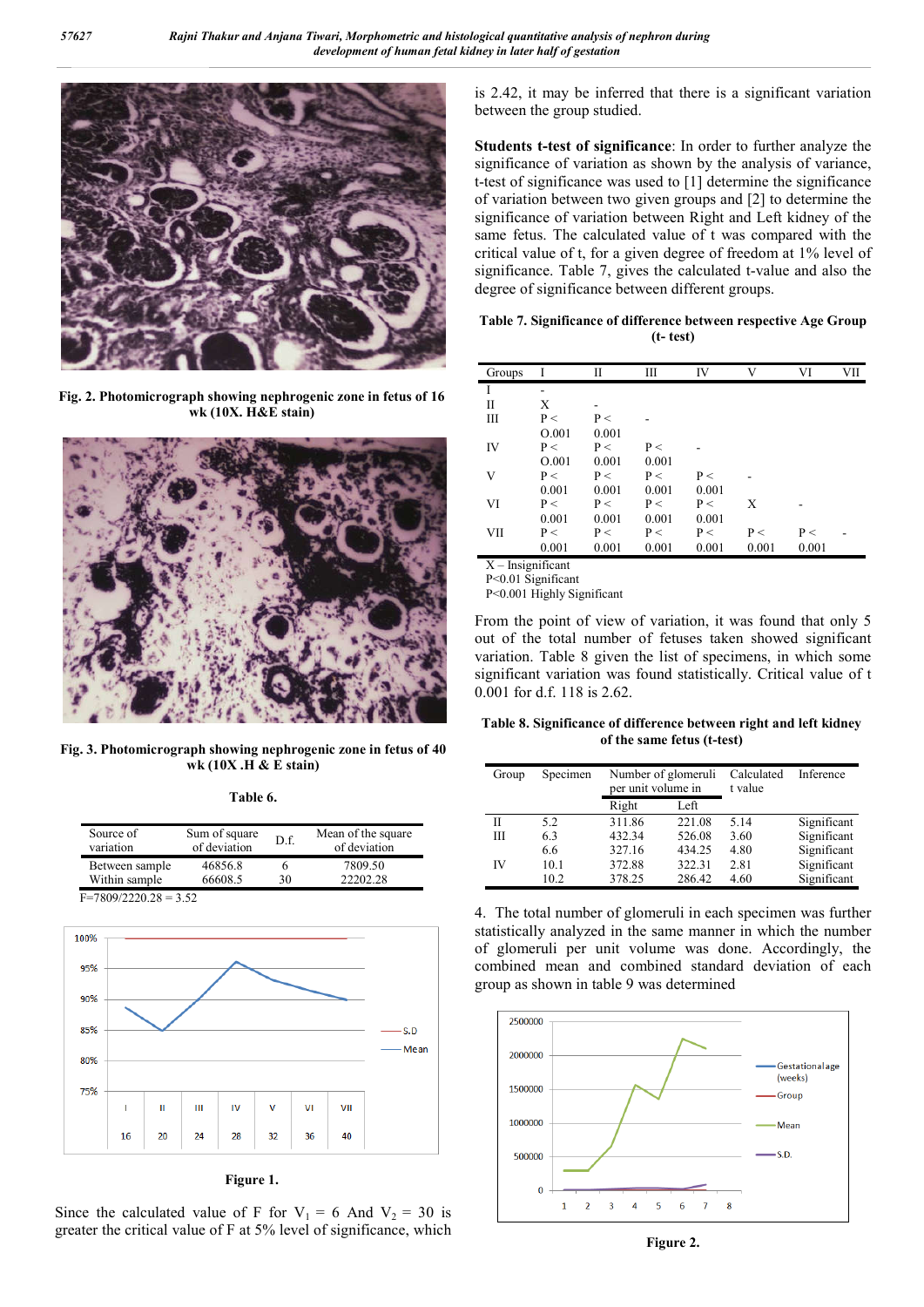**Table 9. Total number of glomeruli in different gestational ages**

| Gestational age (weeks) | Group | Mean     | S.D.  |
|-------------------------|-------|----------|-------|
| 16                      |       | 294,890  | 9430  |
| 20                      | Н     | 295,870  | 11860 |
| 24                      | Ш     | 660,484  | 23340 |
| 28                      | IV    | 1570,740 | 38060 |
| 32                      | V     | 1361,300 | 38970 |
| 36                      | VI    | 2247,183 | 21570 |
| 40                      | VП    | 2098,748 | 84150 |

Figure 2, shows a graphic representation of the average number of glomeruli in different gestational ages. It may be inferred from this figure that the number of nephrons in the fetal kidney do not show any significant increase from 12 to 20 weeks of gestational age. But after 20 weeks, there is a sudden increase up to 28 weeks, where after it does not change in the 32 weeks. However in 36 weeks, there is a tremendous increase again in the number of nephrons in the fetal kidney. After 36 weeks, there is no increase in the number, rather a slight decrease is observable.

#### **Analysis of Variance**

As stated earlier, this was used to determine the variability among the mean of the above mentioned seven groups (shown in Table 10).

| Table 10. |  |
|-----------|--|
|-----------|--|

| Source of<br>variation | Sum of square<br>of deviation | D.f. | Mean of the square<br>of deviation |
|------------------------|-------------------------------|------|------------------------------------|
| Between sample         | 36814.03                      |      | 6135.67                            |
| Within sample          | 8091 07                       | 30   | 269.70                             |
|                        | $\sim$ $\sim$ $\sim$          |      |                                    |

 $\overline{F - 6135.67/269.70} = 22.75$ 

Since the calculated value of for  $V_1 = 6$  and  $V_2 = 30$  is greater than the critical value of F at 5 of level of significance which is 2.42, it may be inferred that there is significant variation between the groups studied.

#### **Student t-test of significance**

In order to further analyze the significance of variation as showed that significant variation existed between groups, t-test was to determine.

- The significance of variation between two groups and
- The significance of variation between Right and Left kidney of a fetus.

The calculated value of t was compared with the critical value of t, for a given degree of freedom at 1% level of significance (shown in Table 11).

**Table 11. Significance of variance in the total number of glomeruli at different gestational ages (t-Test)**

| Groups      |       | П     | Ш     | IV    | V     | VI    | VІІ |
|-------------|-------|-------|-------|-------|-------|-------|-----|
|             |       |       |       |       |       |       |     |
| $_{\rm II}$ | Χ     |       |       |       |       |       |     |
| Ш           | P <   | P<    |       |       |       |       |     |
|             | O.001 | 0.001 |       |       |       |       |     |
| IV          | P<    | P<    | P<    |       |       |       |     |
|             | O.001 | 0.001 | 0.001 |       |       |       |     |
| V           | P<    | P<    | P<    | P <   |       |       |     |
|             | 0.001 | 0.001 | 0.001 | 0.001 |       |       |     |
| VI          | P<    | P<    | P<    | P<    | X     |       |     |
|             | 0.001 | 0.001 | 0.001 | 0.001 |       |       |     |
| VII         | P<    | P<    | P<    | P<    | P<    | P<    |     |
|             | 0.001 | 0.001 | 0.001 | 0.001 | 0.001 | 0.001 |     |

X…Insignificant

P< 0.01 significant p < 0.001 Highly significant Like the number of glomeruli per unit volume, it was found here also that out of a total 18 fetuses only 5 showed some significant variation in the Right and Left kidney of the same fetus. Table 12 given a list of the specimen in which a significant Variation was found between two kidneys of a fetus.

**Table 12. Significance of difference between right and left kidney of same Fetus**

|       |          |              | Total number of nephrons | Calculated | Inference   |
|-------|----------|--------------|--------------------------|------------|-------------|
| Group | Specimen | Right kidney | Left kidney              | t value    |             |
| П     | 5.2      | 311,864.83   | 231,283.67               | 4.2        | Significant |
| Ш     | 63       | 648,511.78   | 788,988.67               | 3.6        | Significant |
|       | 6.4      | 616,285.67   | 884,247.67               | 5.4        | Significant |
|       | 6.6      | 654,313.67   | 868,487.67               | 4.8        | Significant |
| VII   | 10.1     | 1,864,383.33 | 2,256,154.83             | 3.65       | Significant |

Quantitatively, the numerical density and the absolute count of glomeruli shows a significant increase with the advance in gestational age.

#### **DISCUSSION**

The current study was an attempt towards investigating maturation and development of the human fetal kidney in both the gross and quantitative perspectives. Significant increase in cortical volume in the later fetal age could be explained by the intensive nephronogenesis in the superficial cortex, as it is known that nephrons mature and grow centrifugally, i.e., toward the fibrous capsule according to Tisher (1996) and accordance with these data, Dunnill and Halley (Dunnil and Halley, 1973), established that the highest percentage of cortical volume belonged to glomeruli of the new born kidneys. Dakovic – Bjelakovic (Dakovic, 2000) studied that the cortical volume of the later fetal age increased mainly because of the increase in both number and size of the glomeruli and the elongation of the cortical tortuous tubules. Hincliffe *et al*. (Hinchliffe, 1991) obtained the absolute volume of the fetal kidney medulla increased with aging of a fetus, highly correlating with CRL. Kidney's medulla showed significant growth at V and VII month of gestation. The average values of medulla's volume established and Speller AM (Speller, 1977). obtained, considerable growth of kidney's medulla at the midgestation fetal age, mentioned in this study, could be the result of the extreme growth of juxtamedullar nephrons and their straight parts contrary to the growth of the cortex in the later fetal age. Marija Dakovic (Marija Dakovic, 2005), studied, the statistically significant increase in the volume density of renal corpuscles at LM IVb. During the fetal development, from LM V to LM IX, according to Hinchliffe's (Elias Henning, 1976), the significant increase of the volume density of tubules was accompanied with a slight decrease in the volume density of renal corpuscles, but in accordance with the growth of the cortical component of the nephron, at LM X. but in current study volume and weight, crown lump length are continuous increases along with increase there developing gestation age. This method is practical and quick for obtaining the values which are significant for any stereological research. Kitteleson (Kittleson, 1917) determined the number, size and volume of the malphigian Corpuscles in an adult human kidney, while studying the post natal growth of the kidney of the albino rat. He estimated that total number of corpuscles was 1,040,000 with the total volume of 4356.35 cm. forming 1/21 of total cortical volume or 1/33 of total kidney volume. Volume of cortex was determined to be 93,000c.mm. and medulla 43,000c.mm.and Robert Mooredetermined the total number of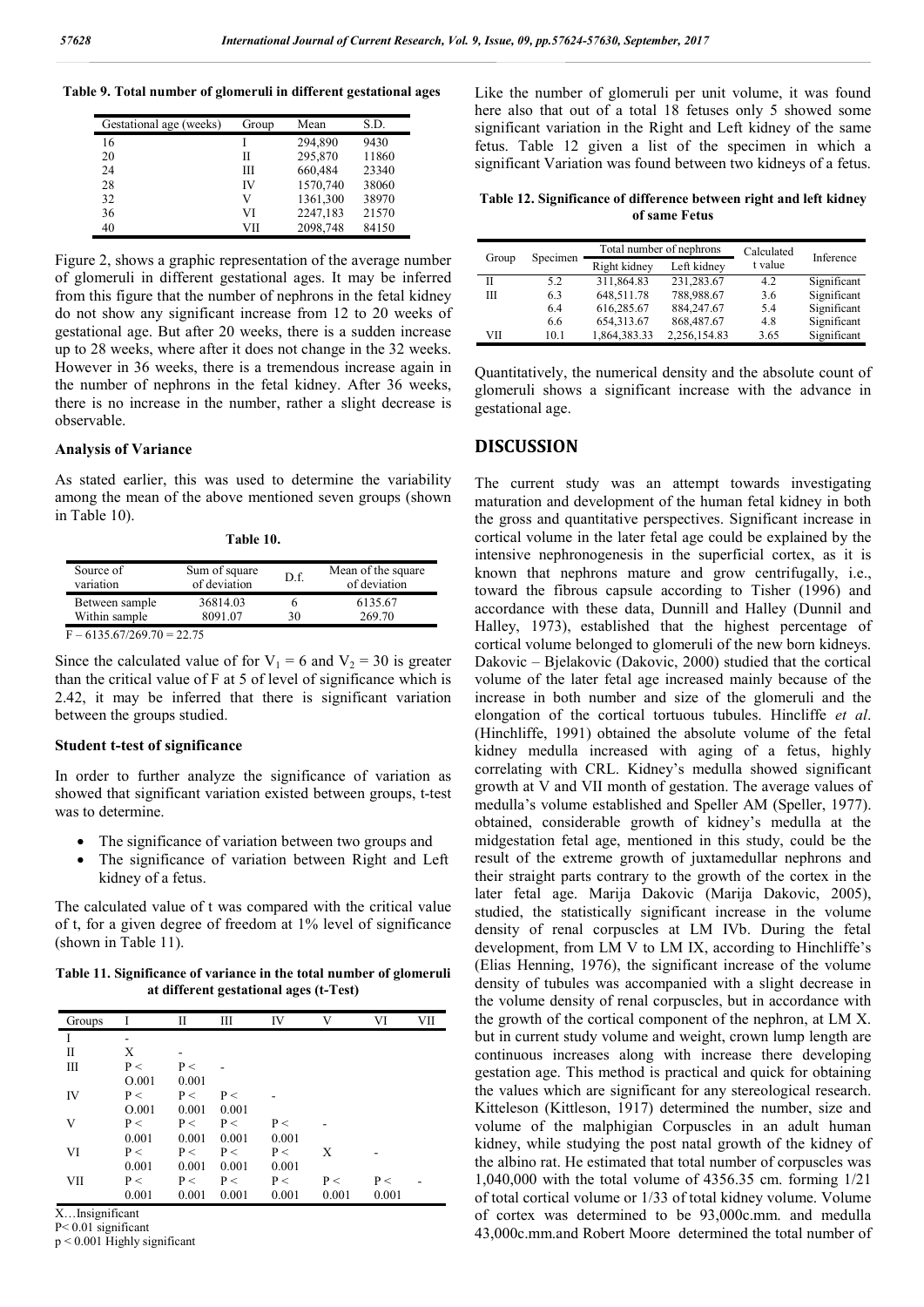glomeruli in the human kidney and found that it contained 800,000 to 1000,000 glomeruli. He also counted the nephrons in 1,3,6,9 year old children and concluded that similar number of nephron were found showing that there is no appreciable post natal nephrogenesis in man. But he found a senescent loss of glomeruli in man and said that the total count in  $7<sup>th</sup>$  decade equals  $2/3^{rd}$  to  $\frac{1}{2}$  of adult count. He also compared the two kidneys of one individual and said that there are approximately equal number of glomeruli in both and Elias Henning and Flias (1967) estimated number of glomeruli in eight human kidney of ages varying from 6 months old baby to 47 years old man, by stereological methods. Total number of glomeruli estimated in a 6 month old child were 1,690,500 and 107,600 in a 19 month old infant. A 7 year old boy showed 1,155,00 glomeruli and in 47 years old man, number of glomeruli were found to be 1,309,000.Numerical density of glomeruli was found to be 109/c.mm. in the 6 month old child, 26.9/c.mm. in 19 month old infant, 20/c.mm in 7 year old boy and 11/c.mm. in 47 years old man. Thus he inferred, that adult number of glomeruli appear to exist in early infancy and no additional ones are formed from 6 months to adulthood. Also by comparing the density and size of glomeruli at various ages, it was found that as the person grows, kidney grows by increase of glomerular size and by growth in thickness and length of the tubules that saparat them.

Dunnil and Halley (Dunnil, 1973) and Elsenbrandt and Pbemister (Elsenbrandt, 1979) also used stereological procedure to study the post natal development of the canine and human kidney. Oathanondh and Potter (Oathanondh and Potter, 1966), used stereological method to determine the total number of glomeruli in kidneys of fetuses of varying gestational ages. They calculated number of nephrons in seven fetal kidney of varying gestational ages. An 18 m. m. embryo showed 20 renal vesicles, with no S forms. Beyond 20 weeks, he saw a steady increase in the number of nephrons which increased from 350,501 at 20 weeks of gestational age to 822,300 at 40 weeks of intrauterine life. In present study, numerical density of glomeruli in kidney and total number of glomeruli have been estimated in this study and result are found to differ from that of Osthanondh and Potter. Total number of glomeruli in kidney were seen to increase from 294,890 in the 16 weeks of gestational age to 2,098,748 in the 40 weeks. From 12 to 20 weeks, no significant increase was seen in the number of the nephrons, but after 20 weeks, there was a sudden increase up to 28 weeks. Where after it did not change much in the 32 weeks. In the 36 weeks again, there was a marked increase in the total number of nephrons, after which no increase was seen in the 40 weeks. Regarding the numerical density of the glomeruli, it was found to increase up to 28 weeks of gestation, following which it showed a gradual decrease up to 40 weeks. When the total number of glomeruli and numberical density of glomeruli in Right and Left kidneys of two fetuses were compared, significant variation was found to exist in five, out of total 21fetuses studied.

Thus, the growth and maturation of glomeruli are occurring in two phases. First in the 24 week and 28 weeks, which coincided with preparations for making the fetus viable by the end of 28 weeks month. The second phase of marked growth is in 36 weeks to 40 weeks, which prepares the fetus for the transition from the functionally immature fetal kidney to the functioning neonatal kidney. Growth of the kidney was occurring throughout prenatal life, but is more marked after 28 weeks. After this the numerical density of the glomeruli decreases, in spite of an increase in total number of glomerli. This present study was to extend the knowledge of the human developing kidney by quantifying the changes in fetal kidney during nephrogenesis and the maturation of the nephron and by studying the relative growth of the nephron components during gestation. The knowledge about human fetal kidney development is still limited. Several studies emphasized the relation of the fetal kidney development, especially nephrogenesis and the adult renal diseases.

## **Conclusions**

Numerical density of glomeruli per cubic m.m of kidney tissue was found to increase from 294.9 at 16 weeks gestational age to 430 in 28 weeks, but after 28 weeks a steady decline was seen up to 40 weeks when the density decreased to 339.9 .Except for the period between 16 week and 20 weeks and between 32 and 36 weeks. Significant variation was seen between different age groups. Total number of glomeruli were found to increase from 294,890 at 16 week to 295,870 at 20 weeks, 660,484 at 24 week and 1570,740 at 28 weeks of gestation. There was slight decrease in 32 weeks but again in 36 weeks number increased to 2,247,183.But during 40 weeks, it did not show any increase. Some variation was found in the two kidneys of all the fetuses but this was proved to be significant statistically in five, out of 42 kidneys studied. Thus, it was concluded that although new glomeruli were being formed up to 36 weeks of intrauterine life, pareuchymatous growth of the kidney occurred in two phases during 20-28 weeks to prepare the fetus to become viable and in 36 weeks and 40 weeks of intrauterine life to prepare for its transition from fetus to newborn. The current study was one of few quantitative studies of the human developing kidney. The knowledge about the age, related normal developing kidney stereological should be important for the future medical practice.

## **Acknowledgements**

I thankful to staff of R.N.T. hospital and department of anatomy, department of pathology Pt .J.N.M. Medical college, Raipur (C.G.), India for their valuable cooperation during the entire research. I am grateful to my adorable parents late. Shree D.R. Mandavi, Smt. Durga Mandavi, and my lovable brother late Shree Rajesh Mandavi their blessing always inspiring me .I also thankful to authors/ editors /publisher of all those articles, journals.

# **REFERENCES**

- Behrman RE, Kliegman RM, Janson HB. 1995. Congenital Anomolies and Dysgenesis of the kidneys. In Nelson Textbook of Pediatrics; Saunders; 2004; pp1783- 1784.ment-Urinary and Reproductive System. In Gray's Anatomy; Churchill Livingstone, pp:174-192.
- Dakovic Bjelakovic M, Stefanovic N, Cukuranovic R,Antic S, Vlajkovic S. 1997. Renal tubular epithelium thickness of the cortical segment of the nephron tubular portion during human fetal kidney development. *Folia Anatomica*; 28(1):39-43.
- Dodge AH. 1997. Review of microscopic studies on the fetal and neonatal kidney. *Microsc Res Tech*., 39(3):205-10.
- Dunnil and Halley, 1973. Some observation on the quantative anatomy of Kidney, *Journal of Pathology,* 110 (2);113-121.